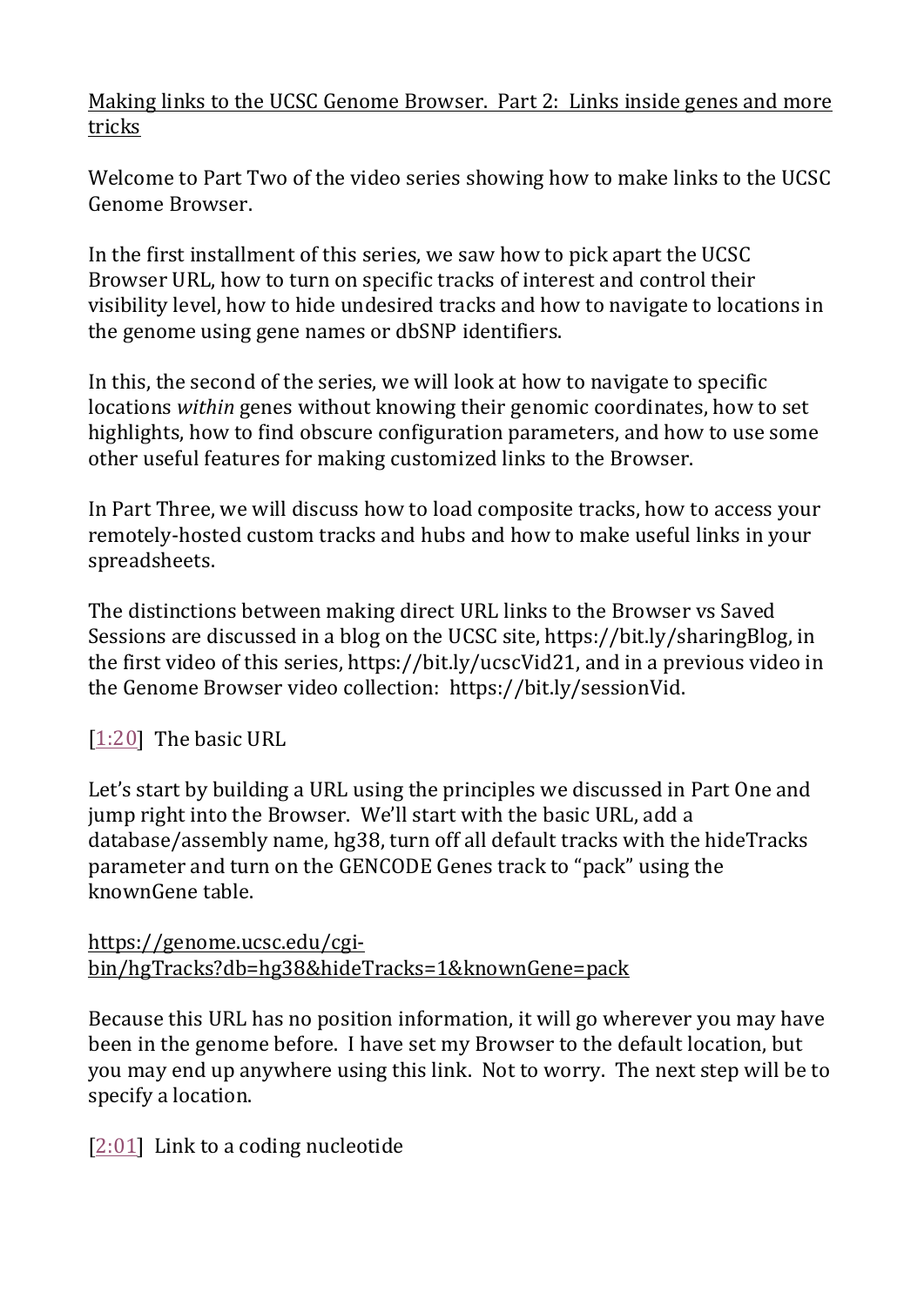It is possible to designate a specific nucleotide or amino acid of a protein in a URL. The Human Genome Variation Society has published standards for identifying deviations from the reference assembly. While there is only one "correct" HGVS designation for a variant, for your convenience, the Browser supports several different forms of modified HGVS nomenclature as well. A list of HGVS designations supported by the Browser can be found at https://bit.ly/ucscHGVS

Because most human genes have multiple isoforms, sometimes the designation of a specific amino acid or nucleotide by gene name and amino-acid number is ambiguous. The most reliable way to get the exact location is to use a RefSeq identifier, which is isoform-specific. RefSeqs are in the form "NM\_<some digits>." For example,

NM\_000257:c.1200C>T

is HGVS that identifies the 1200th nucleotide of a coding DNA, which will be in the 400th amino acid. Let's add that to the URL as a key-value pair specifying location:

&position=NM\_000257:c.1200C>T

And we'll drop the hideTracks parameter.

```
http://genome.ucsc.edu/cgi-
bin/hgTracks?db=hg38&knownGene=pack&position=NM_000257:c.1200C>T
```
The Browser will find the location and highlight the nucleotide, with five bases of padding on either side. Notice that the RefSeq track has turned on because the NM\_ identifier identifies that track, so there are now two gene-prediction tracks in the image.

Notice that the amino acid numbering shows that the transcript is on the bottom strand, reading right to left, so that the highlighted *genomic* nucleotide is a G, not the C specified in the HGVS (which was C to T), which is transcript-oriented. You can reverse the DNA sequence in the image by using the little arrow at the left side of the Base Position track at the top of the image.

Let's click into the configuration button at the left side of track in the image and turn on the RefSeq accession numbers to confirm that we are truly at NM 000257. You see on the configuration page that there are other RefSeq tracks available in this composite track; but they are not turned on by default. Only the RefSeq Curated track is turned on. Returning to the Browser image, we see the expected NM number.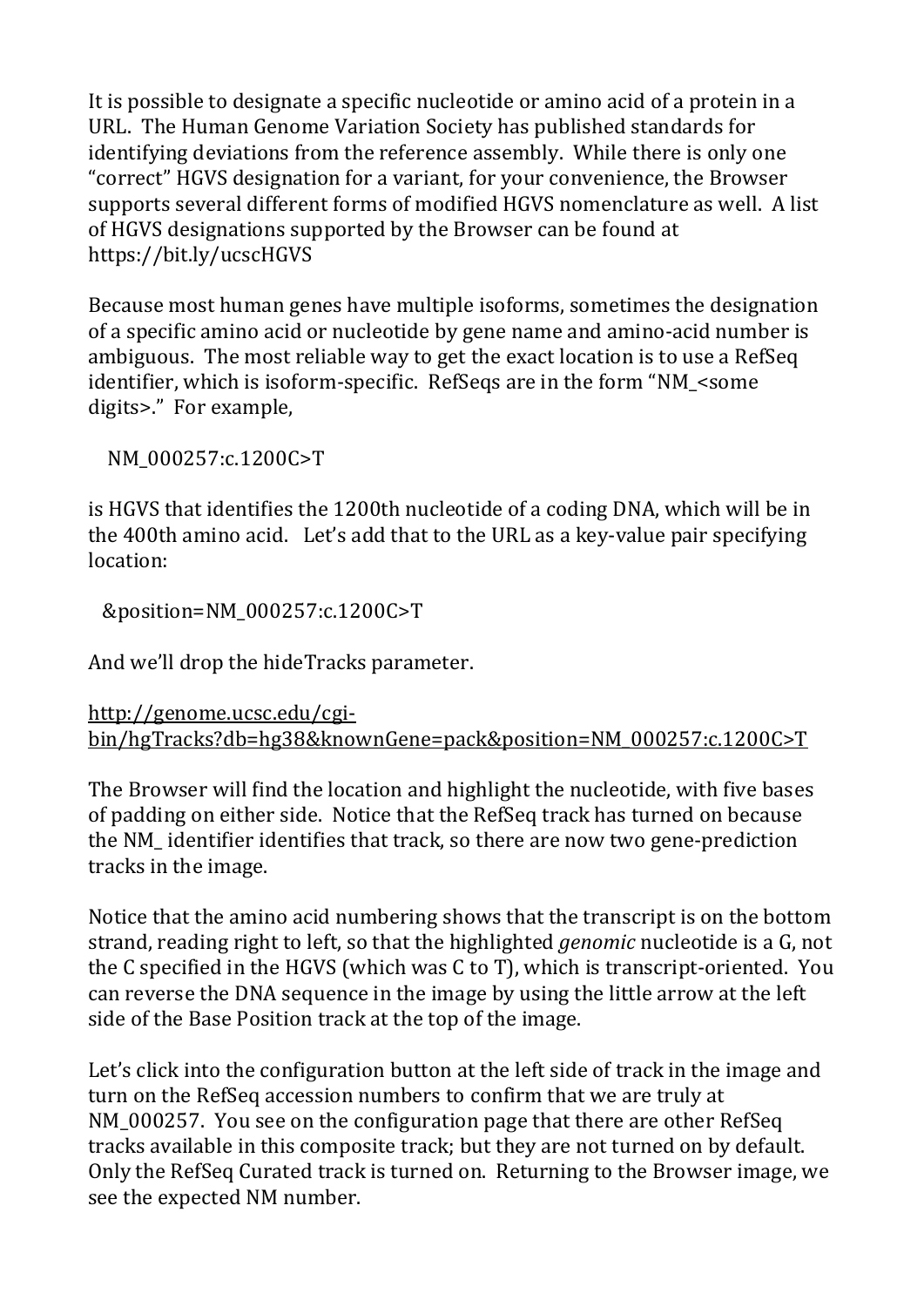[\[4:53\]](https://www.youtube.com/watch?v=xmcyz2GyRKA&feature=youtu.be&list=UUQnUJepyNOw0p8s2otX4RYQ&t=293s) Link to an amino acid

Let's try another variation of modified HGVS, in which we just use the gene name and designate an amino acid by its number. We'll go for amino acid 92 of the interleukin 6 gene, IL6, using

&position=IL6 %20 p.92

where %20 represents a space

[http://genome.ucsc.edu/cgi](http://genome.ucsc.edu/cgi-bin/hgTracks?db=hg38&knownGene=hide&)[bin/hgTracks?db=hg38&knownGene=hide&p](http://genome.ucsc.edu/cgi-bin/hgTracks?db=hg38&knownGene=hide&)osition=IL6%20p.92

The "p." is actually optional, but recommended.

Notice that we are at leucine 92 in one of the isoforms, and the Browser is still showing the negative strand. We did not designate any change for strand in the URL, so it simply added our choice to the parameters already on display. Let's switch it back.

You see that the amino acid we have found is also called leucine 16 and leucine 69 in the other isoforms, where there are splicing events upstream that make the protein shorter. If you do not identify a specific RefSeq in your link, the software must choose one.

Each gene has an isoform designated a canonical transcript that is used in a case like this. The hg19 and hg38 assemblies use different methods to identify the canonical transcript for a gene. Details can be found on the configuration page by clicking the bar at the left side of the hg38 GENCODE track.

[\[6:33\]](https://www.youtube.com/watch?v=xmcyz2GyRKA&feature=youtu.be&list=UUQnUJepyNOw0p8s2otX4RYQ&t=393s) Link to a coding nucleotide using gene name

We also use the canonical transcript when using "c." nomenclature to define the location in the coding DNA, such as

&position=IL6%20c.270

The "%20" is actually optional as well. You can use a space, as in the following URL :

http://genome.ucsc.edu/cgibin/hgTracks?db=hg38&knownGene=hide&position=IL6 c.270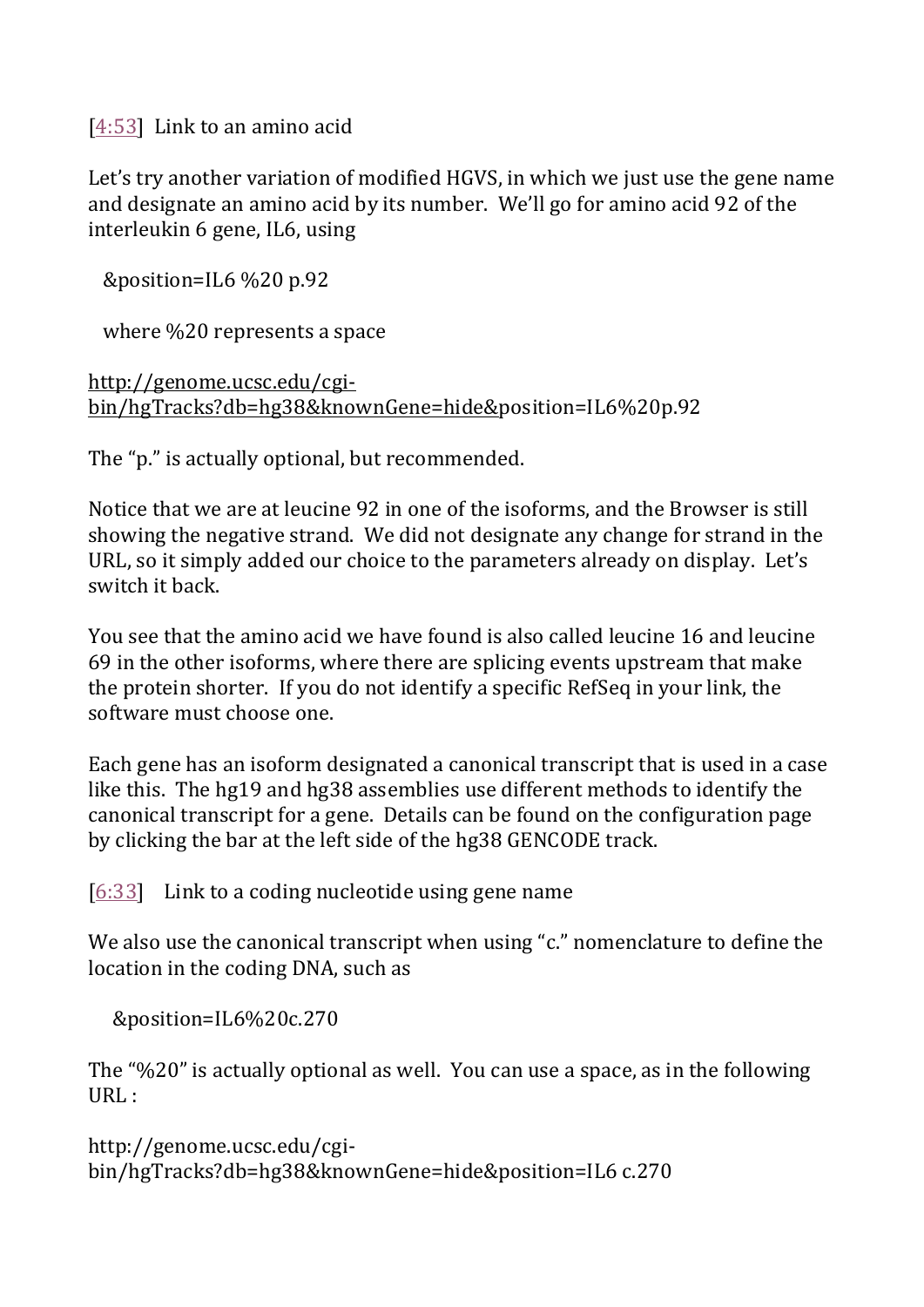This format does not specify a variant (as did the C>T that we saw in an earlier example).

And you can use a colon there in place of the space.

Using c.272 this time:

&position=IL6:c.272

```
http://genome.ucsc.edu/cgi-
bin/hgTracks?db=hg38&knownGene=hide&position=IL6:c.272
```
Note the additional highlighting in the Browser image for each successive link.

HGVS also works on non-human assemblies. If you have a RefSeq identifier, it will work. E.g., this one for mouse:

```
http://genome.ucsc.edu/cgi-
bin/hgTracks?db=mm10&knownGene=pack&position=NM_029083:c.510
```
goes to the mouse assembly mm10 in the Ddit4 gene at the designated nucleotide.

[\[7:44\]](https://www.youtube.com/watch?v=xmcyz2GyRKA&feature=youtu.be&list=UUQnUJepyNOw0p8s2otX4RYQ&t=464s) Link with Short Match

Now let's look at the Short Match track, available in every genome assembly, which finds in the window a string of nucleotides from 2-30 bases long. We will modify a link that we used in the first video to go back to hg38, but at the helicase gene, DDX21, using:

```
 &knownGene=pack
 &singleSearch=knownCanonical
 &position=DDX21
```
http://genome.ucsc.edu/cgi-bin/hgTracks?db=hg38&hideTracks =1&knownGene=pack&singleSearch=knownCanonical&position=DDX21

Then we'll add to the URL a parameter that turns on the Short Match track, finding all locations for the nucleotides GGATCC:

```
 &oligoMatch=pack
 &hgt.oligoMatch=<the sequence>
```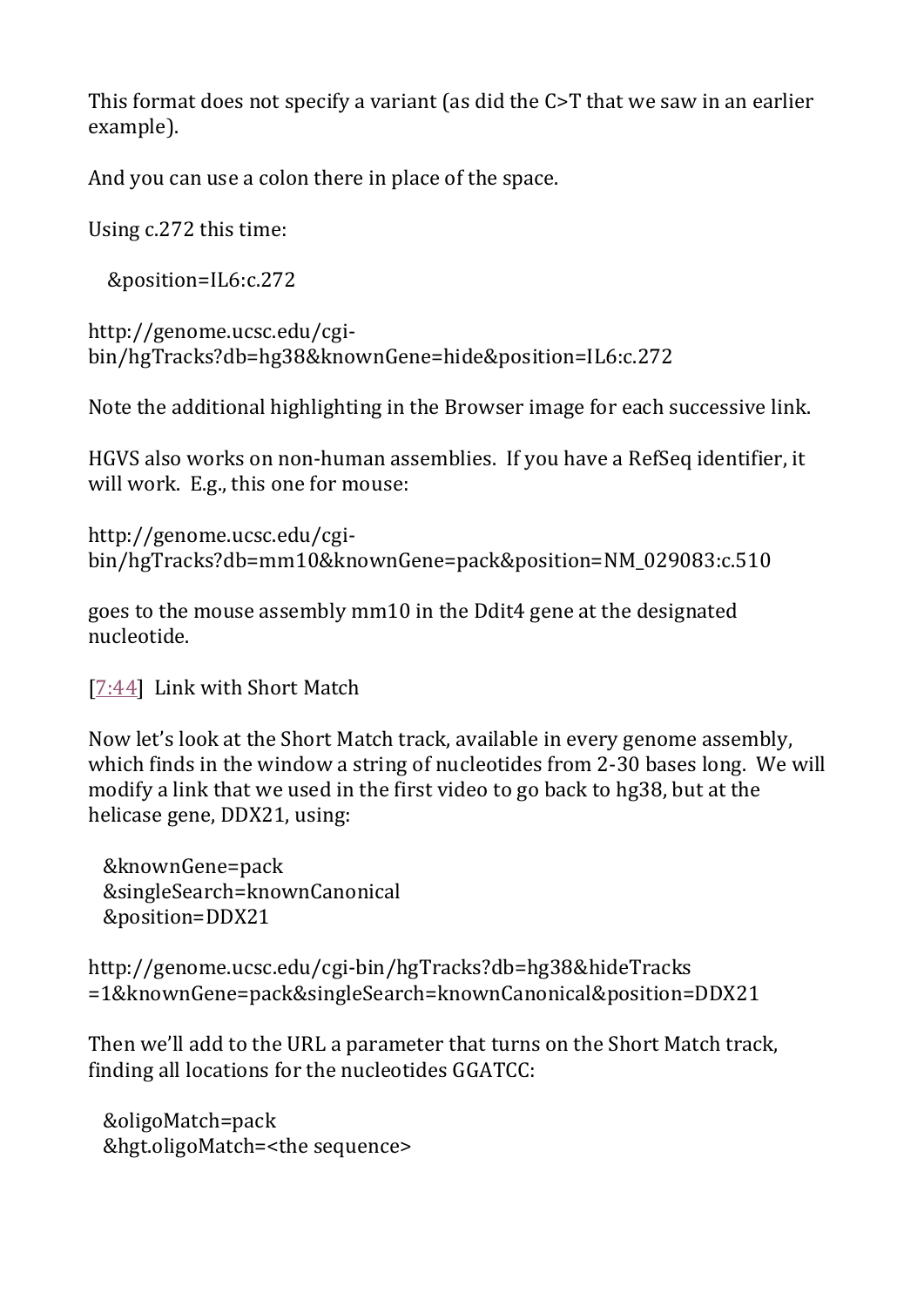We'll discuss later how you might discover a feature like this on your own, but let's just tack it onto the end of the existing URL. You see that there are several occurrences of this oligonucleotide in the DDX21 gene region. This sequence is a palindrome, but short Match would find hits on both strands if were not. For example, if we drop the last nucleotide.

[\[9:12\]](https://www.youtube.com/watch?v=xmcyz2GyRKA&feature=youtu.be&list=UUQnUJepyNOw0p8s2otX4RYQ&t=552s) Links with highlights

What if we wanted to highlight the 6th exon of this gene in a bright red color? First, we'll get the color. Use the mouse and select the region in the Base Position track at the top of the image. You can get the R,G,B hexadecimal color code right here in the color picker:

#ff0000

where

red = 255 or hexadecimal FF; green =  $00$ ; blue =  $00$ 

Choose the highlight option.

Remove the highlight using the right mouse button menu. Now let's get the coordinates using that same menu. Select the coordinates as before. And zoom. Click the coordinates on the left above the image and copy them from the Position Box:

```
 chr10:68,966,695-68,967,475
```
The syntax for making highlights in links can be found on one of our help pages, where we describe the optional parameters than can be used in the header lines of custom tracks:

https://genome.ucsc.edu/goldenPath/help/customTrack.html#optParams

This page can be found in our help documents. Go to: Help > Browser Documentation. Then type "optional parameters" in either search box.

The syntax for a highlight is:

```
 &highlight=
 <db>.<chrom>:<chromStart>-<chromEnd>#color
```
The colon and hyphen may be encoded in a URL or not. The hashtab *must* be encoded or it is ignored, because a bare hashtag will be interpreted by your web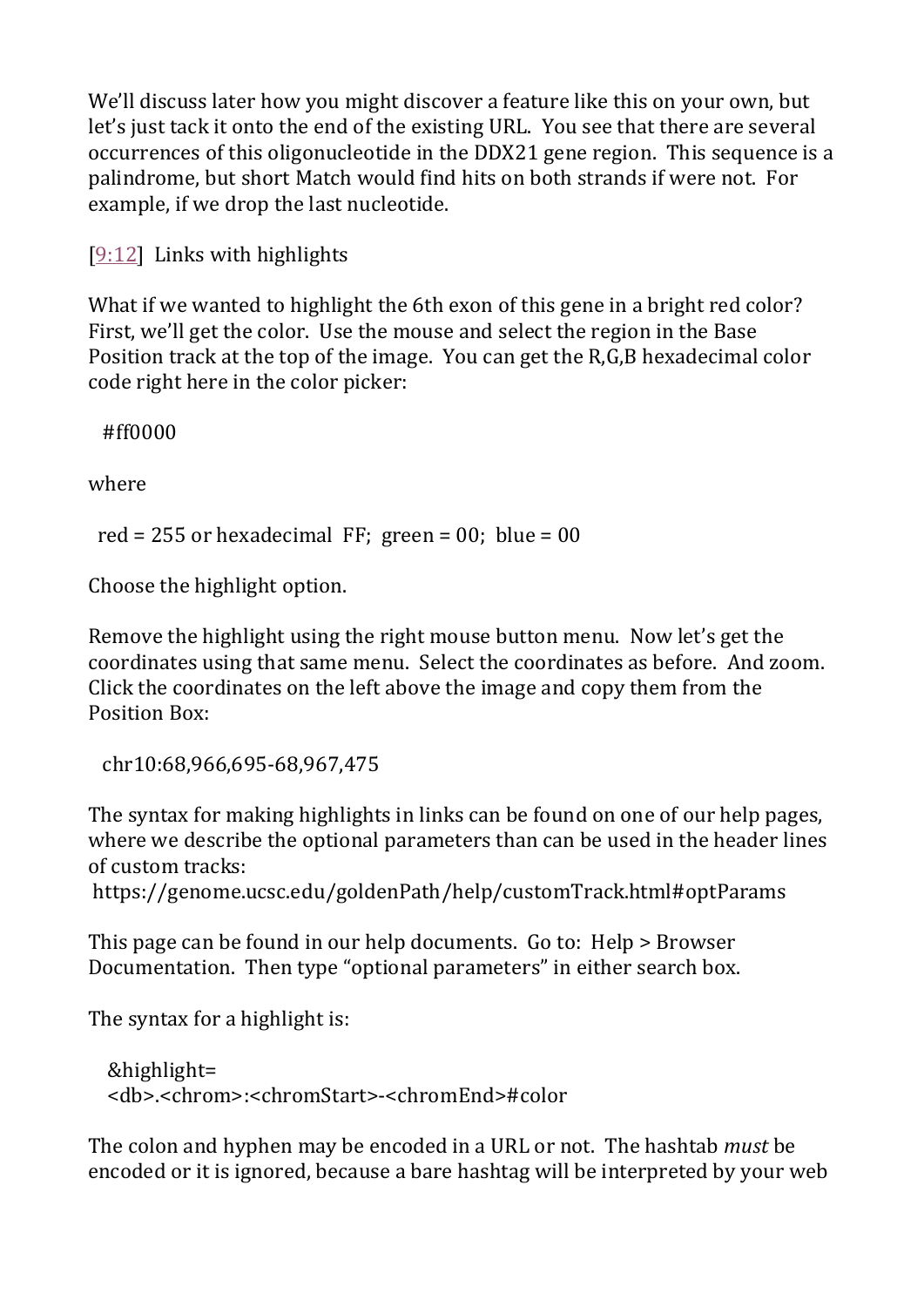browser as an instruction to jump to an anchor tag in the page, the way the "#optParams" anchor jumps to the middle of the help page seen earlier. &highlight=<db>.<chrom>%3A<chromStart>%2D<chromEnd>%23<color>

 colon is %3A hyphen is %2D hashtag is %23

So let's encode our highlight on exon 6 to be green:

We'll add

%2300FF00

and use a slightly rounded set of coordinates:

&highlight=hg38. chr10:68,966,700-68,967,500%2300FF00

Removing the "%23" and putting the hashtag in the link causes the color parameter to be ignored and we get the default highlight color.

&highlight=hg38. chr10:68,966,700-68,967,500#00FF00

Let's remove the highlight and test this. This demonstrates that the hashtag must be encoded to get the color you want.

Making the full URL as shown:

http://genome.ucsc.edu/cgi-bin/hgTracks?db=hg38&hideTracks =1&knownGene=pack&singleSearch=knownCanonical&position=DDX21&highli ght=hg38. chr10:68,966,700-68,967,500%2300FF00

will show the whole gene and highlight exon 6 in green.

We have hideTracks, we have knownGene=pack, we have singleSearch=knownCanonical, and position=the gene DDX21, and then the highlight.

This gives the full gene in the window and the exon highlighted green.

While this video was in post-production a change was made in the format for highlighting. When the change is released in a few weeks, all of the separators between data items will be hashtags (%23 in links).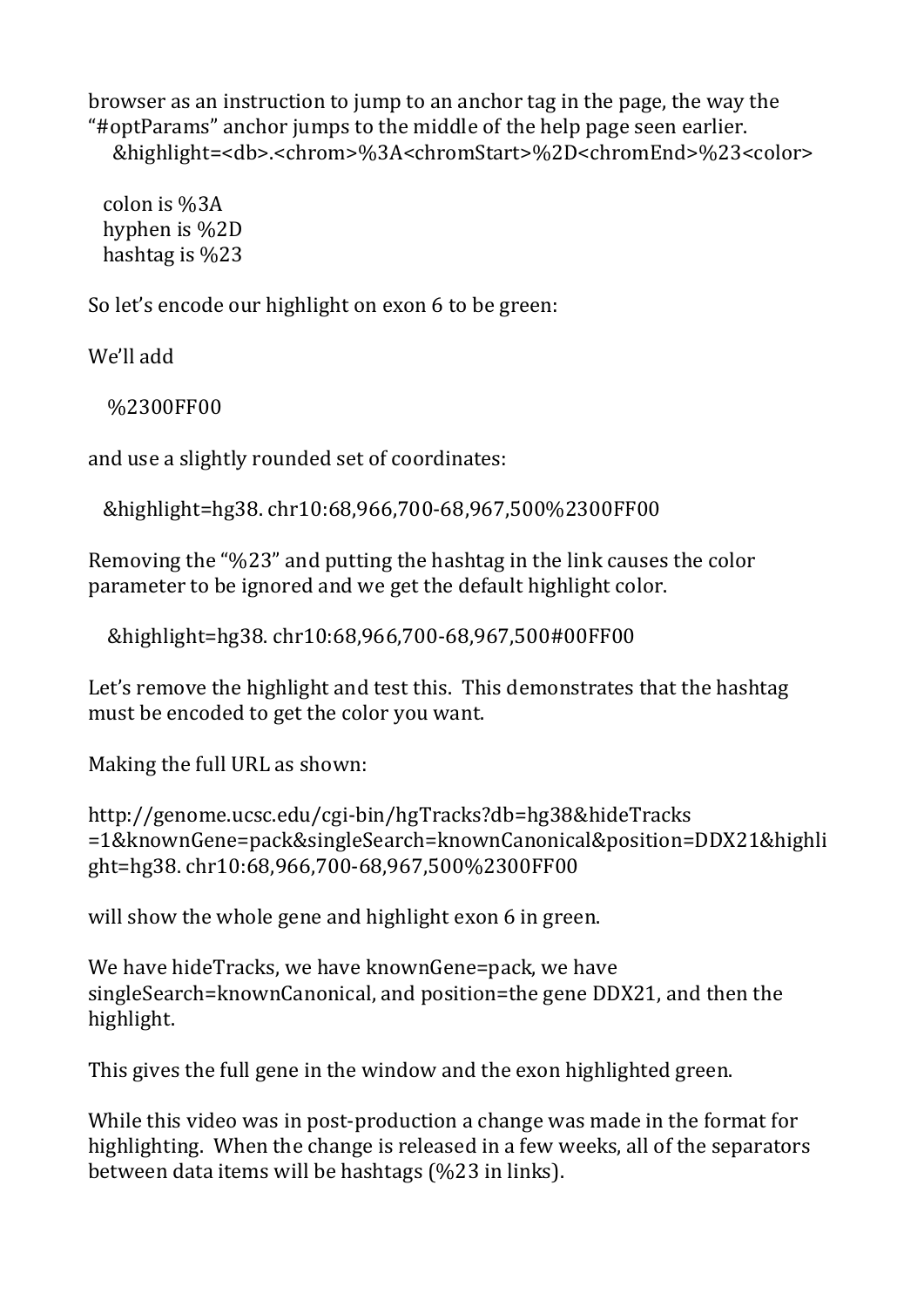There are a number of other options that can be incorporated into links that have not been presented here. For example, if you do not like the padding options we have seen, such as five bases on either side of an HGVS nucleotide or amino acid and 250 bases on either side of a dbSNP accession (which was demonstrated in the first video of this series), you can encode the action of the buttons above the Browser graphic and zoom in or out as indicated. These options are detailed, along with several other options, on the optParams help page mentioned earlier:

https://genome.ucsc.edu/goldenPath/help/customTrack.html#optParams

There you will also see some of the features we have discussed in these videos, including highlighting.

[\[13:27\]](https://www.youtube.com/watch?v=xmcyz2GyRKA&feature=youtu.be&list=UUQnUJepyNOw0p8s2otX4RYQ&t=807s) Finding other options: The cart

There are situations where you may have a configuration on your screen, displayed through tweaking various buttons and pulldowns in the interface. If you wish to capture the configuration and use it in a URL, you can learn the syntax for the parameters by dumping a list of the settings to the screen using the cartDump cgi:

https://genome.ucsc.edu/cgi-bin/cartDump

This will show all active variables and their values.

Let's dump the current cart and see what we have. Several of the settings represent familiar settings from the first video in this series, such as the current genome,

db hg38

default tracks that have been turned off: 100-species Conservation track, hide;

 cytoBandIdeo hide gtexGene hide

and a highlight.

#00FF00

You recognize green there.

The current width of the screen is recorded: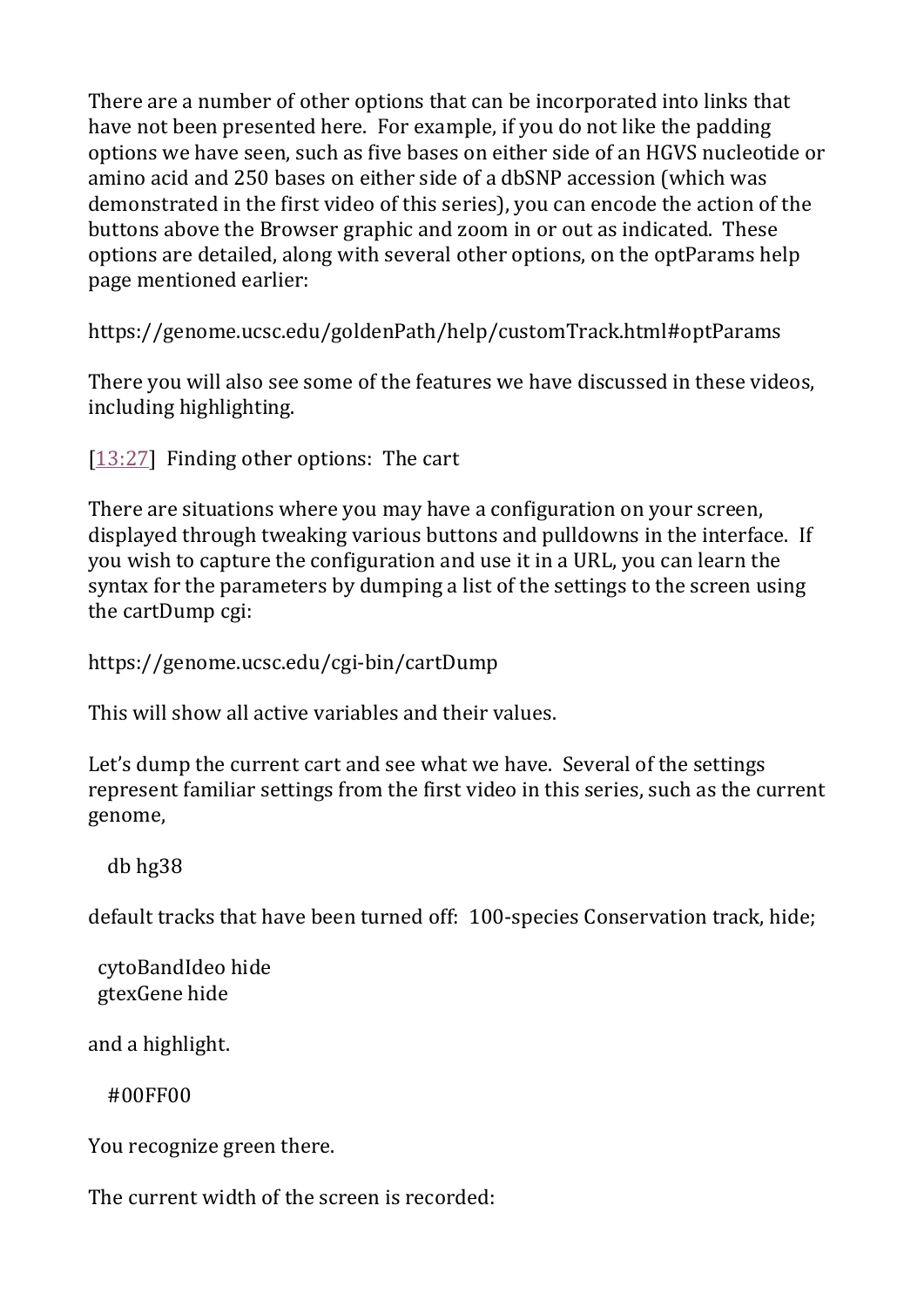pix 1027

And it remembers the Short Match setting from earlier, even though the track is turned off:

hgt.oligoMatch ggatc

You can use any one of these key-value pairs in a URL.

You can experiment with the variables right at the bottom of the cartDump page to see what they do. An obvious one is pix. Let's set it to 1600, which will be pretty obvious back on the graphic and [ submit ].

To get back to the graphic, hack the URL by adding "hgTracks" after the cgi-bin in the URL. You may remember that as part of the base URL described in the first video of this series. All of the parameters seen in cartDump will be used to configure the graphic and you see that the image is indeed really wide.

We can reset the window using the resize button below the Brower graphic, to match the window size, or we can set it with the URL using the original value in the cart:

&pix=1027

appended to the URL.

It is worth mentioning that the cart can also be exported via the Saved Sessions page. Go to My data > My Sessions and, in the "Save Settings" section, choose the option to save to a file.

[\[16:01\]](https://www.youtube.com/watch?v=xmcyz2GyRKA&feature=youtu.be&list=UUQnUJepyNOw0p8s2otX4RYQ&t=961s) View Browser graphic only: hgRenderTracks

One interesting variation on the URL is the situation in which you may wish to display or embed just the graphic image from the Browser without all of the track buttons, documentation and track controls. In that case, use the cgi:

hg*Render*Tracks

instead of

hgTracks.

For example, let's modify the URL we just used by adding "Render" to the URL.